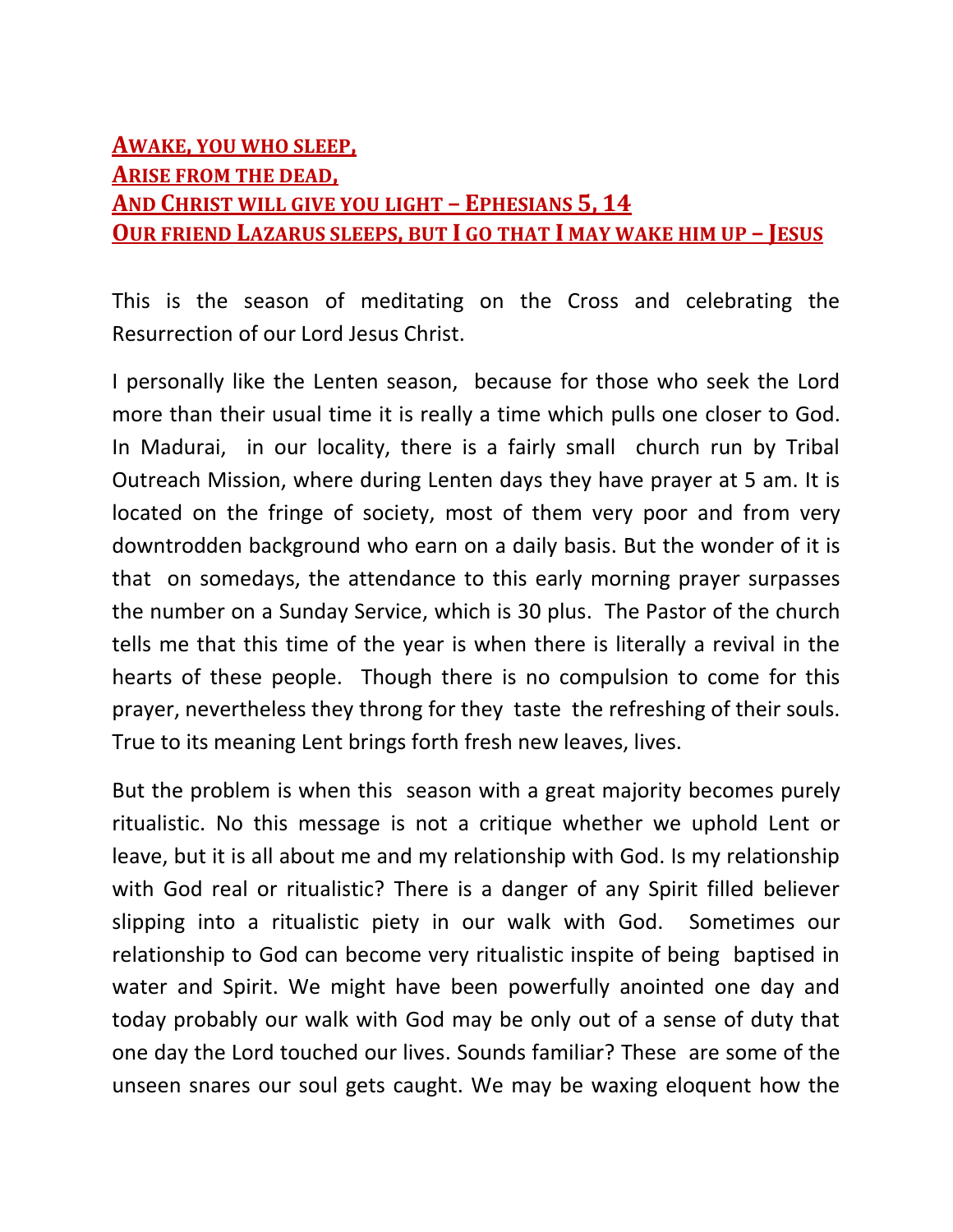long seven message Good Friday services are very very ritualistic sans(without) life, but little would we know about our own soul that we also have become ritualistic Christians. We know the rules of the game, lifting our hands during the time of worship, speaking in tongues when we are expected to, acknowledging the word of caution for others and appropriating the word of appreciation for ourselves.

Yes my friend, in our busy lives we can be entrenched in the affairs of the secular world and ministry, can go on with a soul less relationship with God. I write this only out of my own experience. When the Lord's hand was heavy on my life, I could only think of God, His Kingdom; His Kingdom and God. There was nothing else. Early mornings I was always out there seeking His presence. But then the business entered in, work , ministry so on. I really didn't know when but gradually I was too tired to seek God's Presence and sending an apologetic prayer from my bed, "Lord let me sleep today," off I slipped into the land of dreams. Even when I sat for my regular prayer times and devotion it was more out of a sense of duty and not out of passion and love as it was once upon a time.

Somehow God has His own way of dealing with our deadened piety. Two weeks back when this verse : AWAKE YOU WHO SLEEP, ARISE FROM THE DEAD AND CHRIST WILL GIVE YOU LIGHT was read out in my Church in Madurai, it literally caught me off guard. It went through my heart literally like a searing double edged sword. It came with a frightening clarity, that when my heart dozes off and does not feel the presence of God, then I am already in the company of dead people. A soul that slumbers is as good as dead. Even though God has chosen me to be a light, I could still hide it under a bushel and sleep. It was such a loud wakening bell that I have to get up, rise up and get going to the place where I met my God in secret. That is when my heart went back to the beautiful passage in John 11, when Jesus